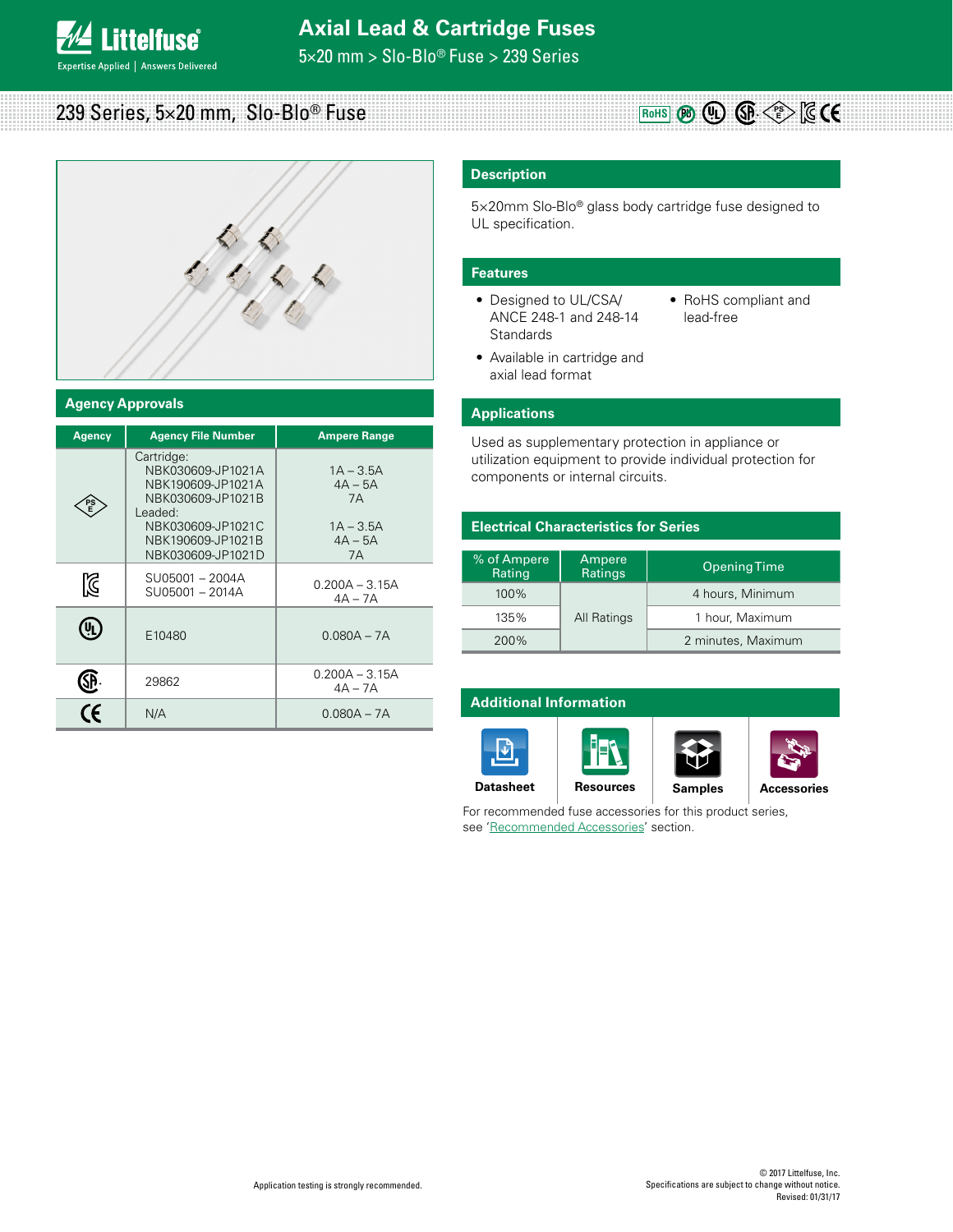# **Axial Lead & Cartridge Fuses**

5×20 mm > Slo-Blo® Fuse > 239 Series



|          | <b>Electrical Characteristic Specification by Item</b> |               |                        |                      |                                           |                                                          |          |              |              |              |
|----------|--------------------------------------------------------|---------------|------------------------|----------------------|-------------------------------------------|----------------------------------------------------------|----------|--------------|--------------|--------------|
|          |                                                        | Voltage       |                        | <b>Nominal Cold</b>  | <b>Nominal</b>                            | <b>Agency Approvals</b>                                  |          |              |              |              |
| Amp Code | <b>Amp Rating</b><br>(A)                               | Rating<br>(V) | Interrupting<br>Rating | Resistance<br>(Ohms) | <b>Melting</b><br>12t(A <sup>2</sup> sec) | $\left(\begin{smallmatrix} 0\ 0\end{smallmatrix}\right)$ | ®        | FS<br>E      | $\boxtimes$  | $\epsilon$   |
| .080     | 0.08                                                   | 250           |                        | 28.1750              | 0.02500                                   | $\times$                                                 |          |              |              | $\times$     |
| .100     | 0.1                                                    | 250           |                        | 17.3425              | 0.05500                                   | $\mathsf X$                                              |          |              |              | X            |
| .125     | 0.125                                                  | 250           |                        | 11.6000              | 0.08500                                   | $\times$                                                 |          |              |              | $\times$     |
| .150     | 0.15                                                   | 250           |                        | 8.1000               | 0.13000                                   | $\times$                                                 |          |              |              | $\times$     |
| .200     | 0.2                                                    | 250           |                        | 3.8725               | 0.16500                                   | $\times$                                                 | $\times$ |              | X            | X            |
| .250     | 0.25                                                   | 250           |                        | 3.0700               | 0.34000                                   | $\times$                                                 | $\times$ |              | $\times$     | $\times$     |
| .300     | 0.3                                                    | 250           | 35A @ 250 VAC          | 2.3000               | 0.61500                                   | $\times$                                                 | $\times$ |              | X            | $\times$     |
| .400     | 0.4                                                    | 250           | 10kA @ 125 VAC         | 1.4750               | 2.02000                                   | $\times$                                                 | $\times$ |              | X            | X            |
| .500     | 0.5                                                    | 250           |                        | 0.9090               | 1.98500                                   | $\times$                                                 | $\times$ |              | $\times$     | $\mathsf{X}$ |
| .600     | 0.6                                                    | 250           |                        | 0.6990               | 2.41500                                   | $\times$                                                 | $\times$ |              | X            | $\times$     |
| .700     | 0.7                                                    | 250           |                        | 0.5375               | 4.12000                                   | $\times$                                                 | $\times$ |              | X            | $\times$     |
| .750     | 0.75                                                   | 250           |                        | 0.4710               | 5.42500                                   | $\times$                                                 | $\times$ |              | X            | X            |
| .800     | 0.8                                                    | 250           |                        | 0.4155               | 7.56500                                   | $\times$                                                 | $\times$ |              | $\times$     | $\times$     |
| 001.     | 1                                                      | 250           |                        | 0.2965               | 11.29500                                  | $\times$                                                 | $\times$ | $\times$     | X            | $\times$     |
| 1.25     | 1.25                                                   | 250           |                        | 0.1980               | 19.52500                                  | $\times$                                                 | $\times$ | $\times$     | $\mathsf{x}$ | $\times$     |
| 01.6     | 1.6                                                    | 250           |                        | 0.1205               | 30.43000                                  | $\times$                                                 | $\times$ | $\times$     | X            | X            |
| 002.     | $\overline{2}$                                         | 250           |                        | 0.0943               | 50.58500                                  | $\times$                                                 | $\times$ | $\times$     | $\times$     | $\times$     |
| 02.5     | 2.5                                                    | 250           | 10kA @ 125 VAC         | 0.0583               | 79.70500                                  | $\times$                                                 | $\times$ | $\mathsf{x}$ | $\times$     | X            |
| 003.     | 3                                                      | 250           | 100A @ 250 VAC         | 0.04877              | 129.51000                                 | $\times$                                                 | $\times$ | $\times$     | X            | X            |
| 3.15     | 3.15                                                   | 250           |                        | 0.0414               | 128.05000                                 | $\times$                                                 | $\times$ | $\times$     | X            | X            |
| 03.2     | 3.2                                                    | 250           |                        | 0.0385               | 128.05000                                 | $\mathsf X$                                              |          | $\times$     |              | X            |
| 03.5     | 3.5                                                    | 250           |                        | 0.0370               | 128.05000                                 | $\times$                                                 |          | $\times$     |              | $\times$     |
| 004.     | $\overline{4}$                                         | 125           |                        | 0.0312               | 270.703                                   | $\times$                                                 | $\times$ | $\times$     | X            | X            |
| 005.     | 5                                                      | 125           | 10kA @ 125 VAC         | 0.0199               | 302.836                                   | $\times$                                                 | $\times$ | X            | X            | X            |
| 007.     | $\overline{7}$                                         | 125           |                        | 0.0114               | 305.758                                   | X                                                        | $\times$ | $\times$     | $\times$     | $\times$     |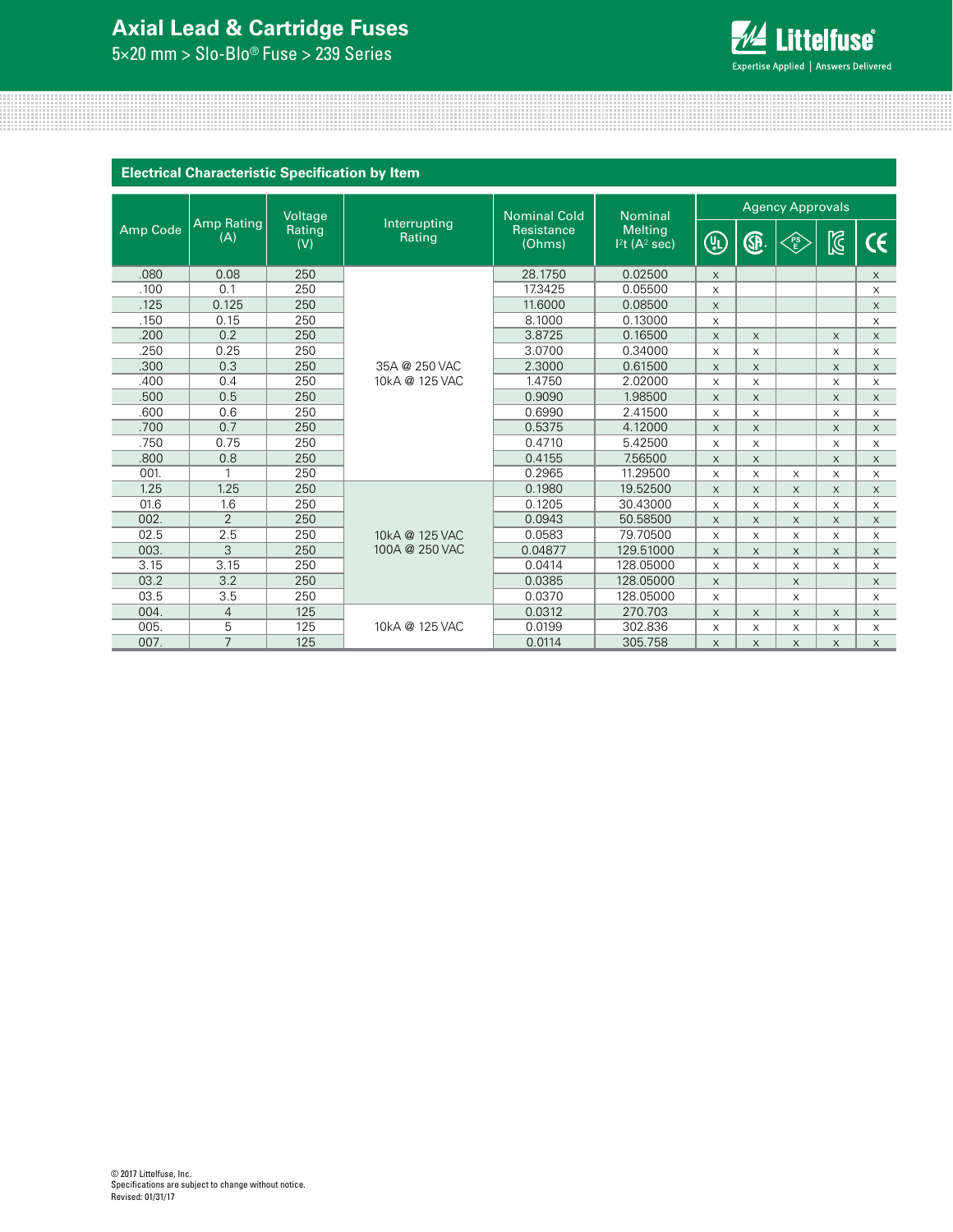

# **Axial Lead & Cartridge Fuses**

5×20 mm > Slo-Blo® Fuse > 239 Series



Note:

Rerating depicted in this curve is in addition to the standard derating of 25% for continuous operation.





#### **Soldering Parameters - Wave Soldering**



# **Recommended Process Parameters:**

| Wave Parameter                           | Lead-Free Recommendation          |  |  |  |
|------------------------------------------|-----------------------------------|--|--|--|
| Preheat:                                 |                                   |  |  |  |
| (Depends on Flux Activation Temperature) | (Typical Industry Recommendation) |  |  |  |
| Temperature Minimum:                     | $100^{\circ}$ C                   |  |  |  |
| Temperature Maximum:                     | $150^{\circ}$ C                   |  |  |  |
| Preheat Time:                            | 60-180 seconds                    |  |  |  |
| Solder Pot Temperature:                  | 260°C Maximum                     |  |  |  |
| Solder DwellTime:                        | 2-5 seconds                       |  |  |  |

#### **Recommended Hand-Solder Parameters:**

Solder Iron Temperature: 350°C +/- 5°C Heating Time: 5 seconds max.

## **Note: These devices are not recommended for IR or Convection Reflow process.**